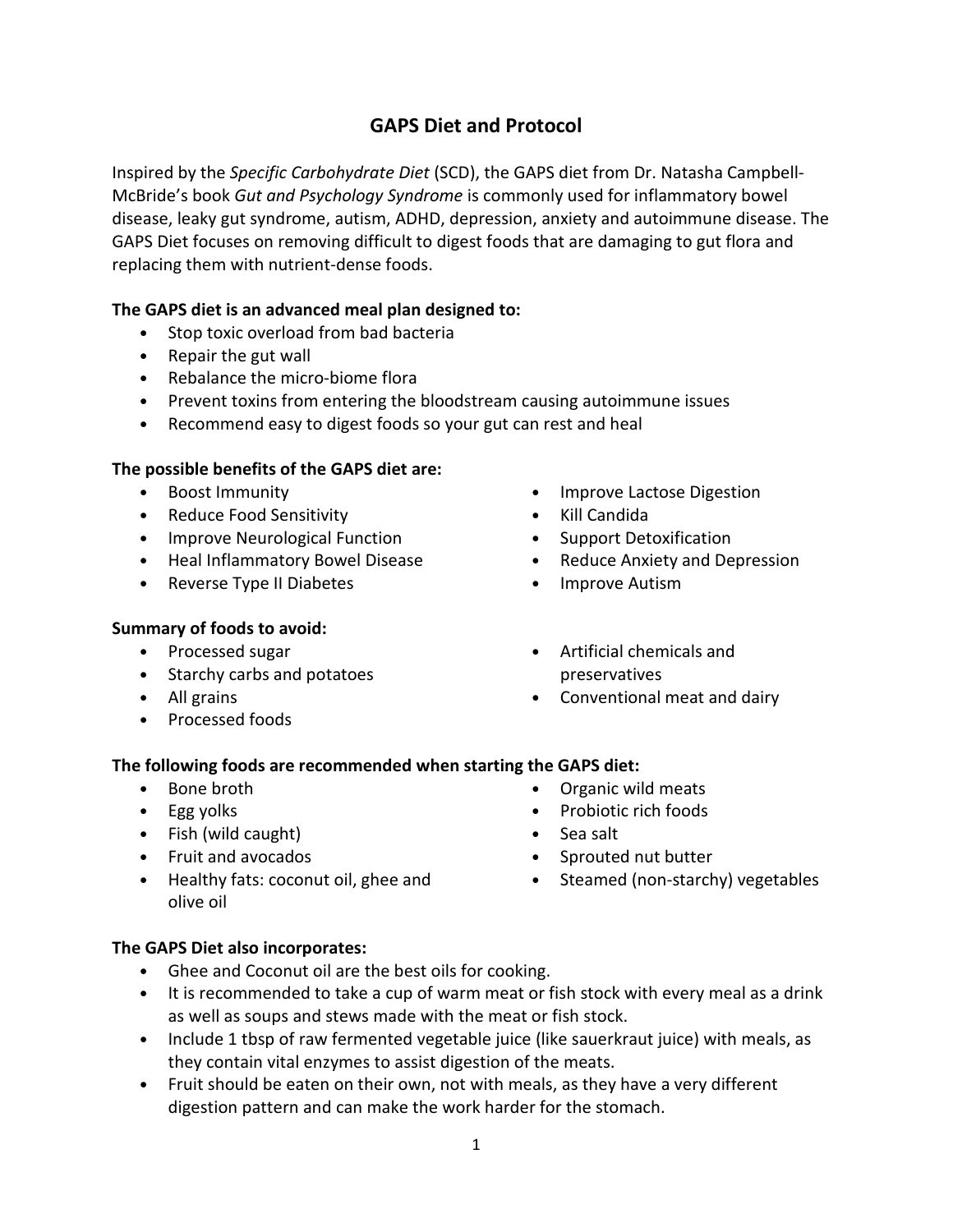- Slowly add in probiotic rich foods such as: sauerkraut, yogurt, and kefir.
- Do NOT consume store bought yogurt. Only raw dairy fermented for 24 hours or more is allowed.

## **Instructions**

Start with Stage 1 and slowly work your way through all 6 stages. When beginning a new stage, add in 1 new food a day to see how your body responds. If your body responds in a negative manner then you may not add that food back in for a few more weeks or months.

## **GAPS Intro Diet - Stage 1**

- beef, boiled in water or simmered in broth
- bok choy, cooked
- broccoli, cooked, no stalks
- carrots, cooked
- cauliflower, cooked, no stalks
- chicken, boiled in water or simmered in broth
- collard greens, cooked
- eggplant, peeled, cooked
- fermented vegetable juice, 1 tsp with meals
- fish, boiled in water or simmered in broth
- garlic, cooked
- ginger root
- raw honey
- kale, cooked
- lard, homemade

## **Stage 2**

All foods from stage 1, and:

- raw egg yolks (pastured/organic)
- ghee (slowly introduce)

## **Stage 3**

All foods from stage 2, and:

- nut butter (raw and sprouted)
- almond flour (1/4 cup maximum)
- coconut flour (1/4 cup maximum)
- fermented vegetables (sauerkraut)
- lamb, boiled in water or simmered in broth
- onions, cooked
- poultry: duck, turkey, and quail boiled in water or simmered in broth
- pumpkin, cooked (fresh, not canned)
- sea salt
- summer squash, cooked
- spinach, cooked
- tea (chamomile, ginger or mint)
- turkey, boiled in water or simmered in broth
- turnips, cooked
- winter squash, cooked
- yogurt, homemade, fermented 24+ hours (start slow 1 tbsp daily)
- zucchini, cooked
- coconut oil (introduce gradually because it is strongly anti-microbial)
- avocado
- asparagus, cooked
- cabbage cooked
- celery, cooked
- fresh herbs, cooked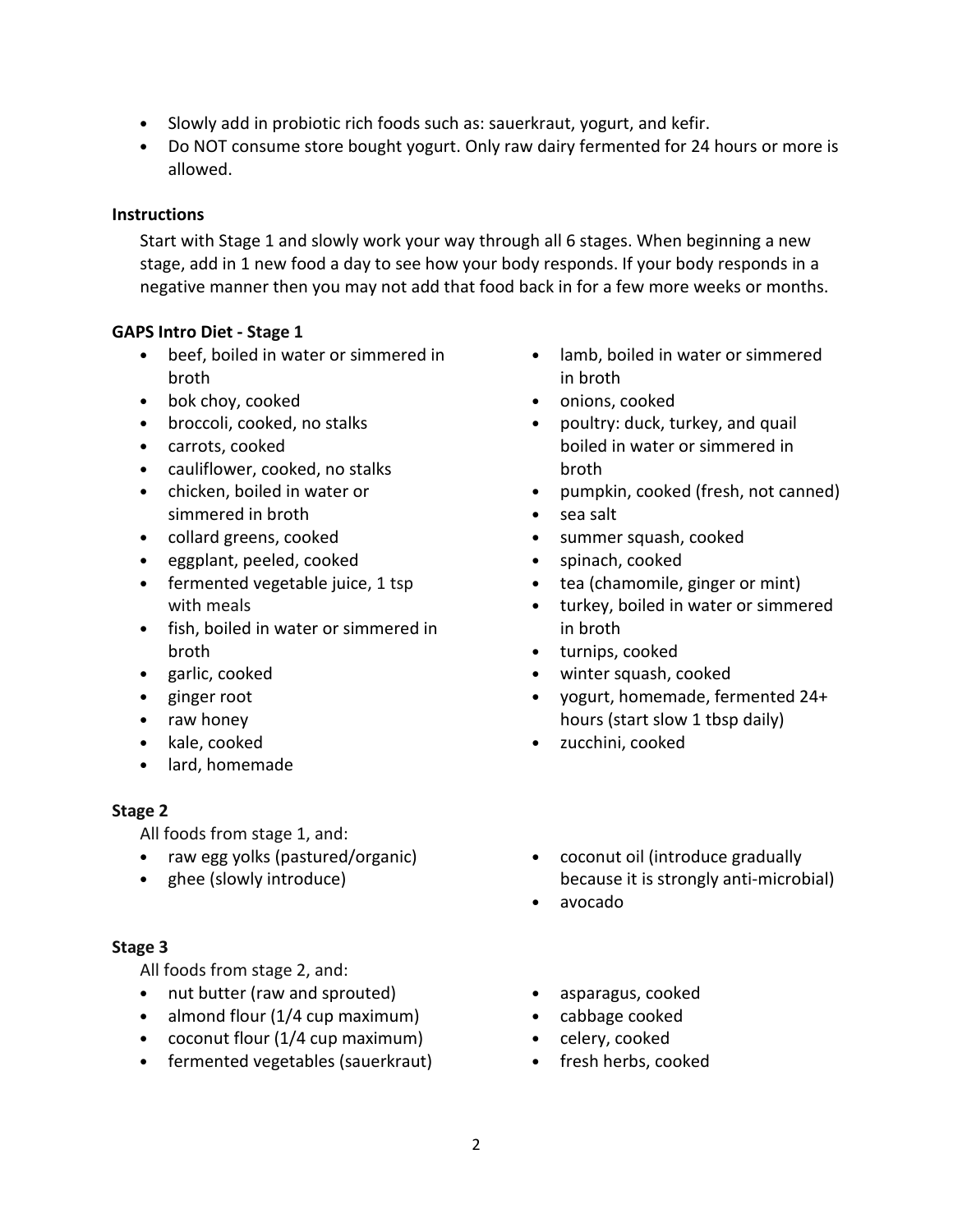### **Stage 4**

All foods from stage 3, and:

- carrot juice
- grilled and roasted meats

### **Stage 5**

All foods from stage 4, and:

- applesauce, homemade
- pear sauce, homemade
- cucumber, peeled
- mangoes

### **Stage 6**

All foods from stage 5, and:

- apple, raw
- berries
- banana
- cherries
- coconut
- coconut milk

## **Below is the Full GAPS diet food list:**

## *VEGETABLES* Artichoke Arugula Asparagus

Avocados

Beets Bell Peppers Bok Choy Broccoli Broccoli Rabe Brussels Sprouts Cabbage Carrots **Celery** Collards Cucumbers Eggplant

Fennel Garlic Green Beans

Jerusalem Artichoke

- herbs, dried
- extra virgin olive oil
- dried herbs
- tomatoes
- vegetable juices
- dates
- kiwi
- peaches
- pears
- pineapple
- raspberries

Kale Mushrooms **Olives Onions** Parsnip Pumpkin Radish Romaine Lettuce Seaweed Spinach Squash (summer and winter) Tomatoes Turnips Watercress

### *FISH (Wild Caught only, NO Farm Raised)*

Anchovies Bass Cod Grouper Haddock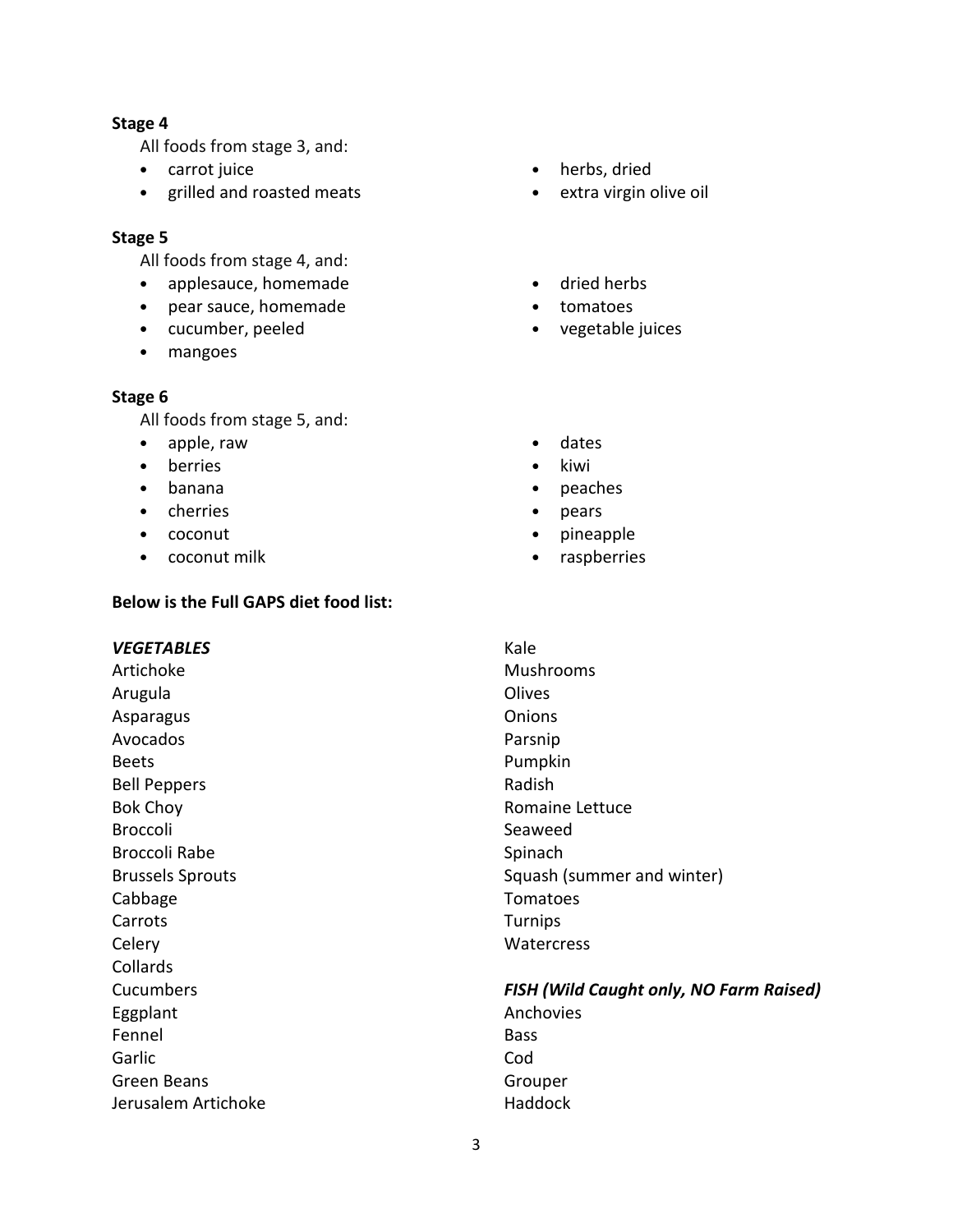Halibut **Herring** Mackerel Mahi Mahi Red Snapper Salmon Sardines **Seabass** Trout Tuna Walleye

### *NUTS AND LEGUMES (ideally sprouted or as nut butters)*

Almonds (sprouted or as raw nut butter) Brazil Nuts Coconut (technically a drupe) **Hazelnuts** Lima Beans (soaked) Macadamia Navy Beans (soaked) Pecans Pine Nuts **Walnuts** Nut Butters Nut flours (in moderate amounts – no more than 1/4 cup a day)

## *FATS / OILS*

(Organic Unrefined) Avocado Oil Almond Oil Butter (pastured) Coconut Oil Flaxseed Oil Ghee Hempseed Oil Macadamia Oil Olive Oil Sesame Oil Palm Oil (sustainable) Walnut Oil

## *DAIRY (raw, aged and grass-fed)*

Goat Cheese (aged 60+ days) Kefir (Cultured Goat Milk) (fermented 24+ hours) Raw Sheep Cheese (aged 60+ days) Sheep Yogurt (fermented 24+ hours) Raw Cows Cheese (aged 60+ days) Raw Cows amasai, kefir and yogurt (fermented 24+ hours)

### *MEAT (Organic, Grass-fed)*

Beef Bison Bone Broth Chicken Duck Eggs (free-range) Lamb **Turkey** Quail and other wild game Venison and other wild game

### *FRUITS – in moderation*

Apple Apricot Banana **Blackberries Blueberries** Cantaloupe Cherries **Coconuts** Figs **Grapefruit** Grapes Kiwi Lemon Lime Mango Nectarine Orange Papaya Peaches Pears